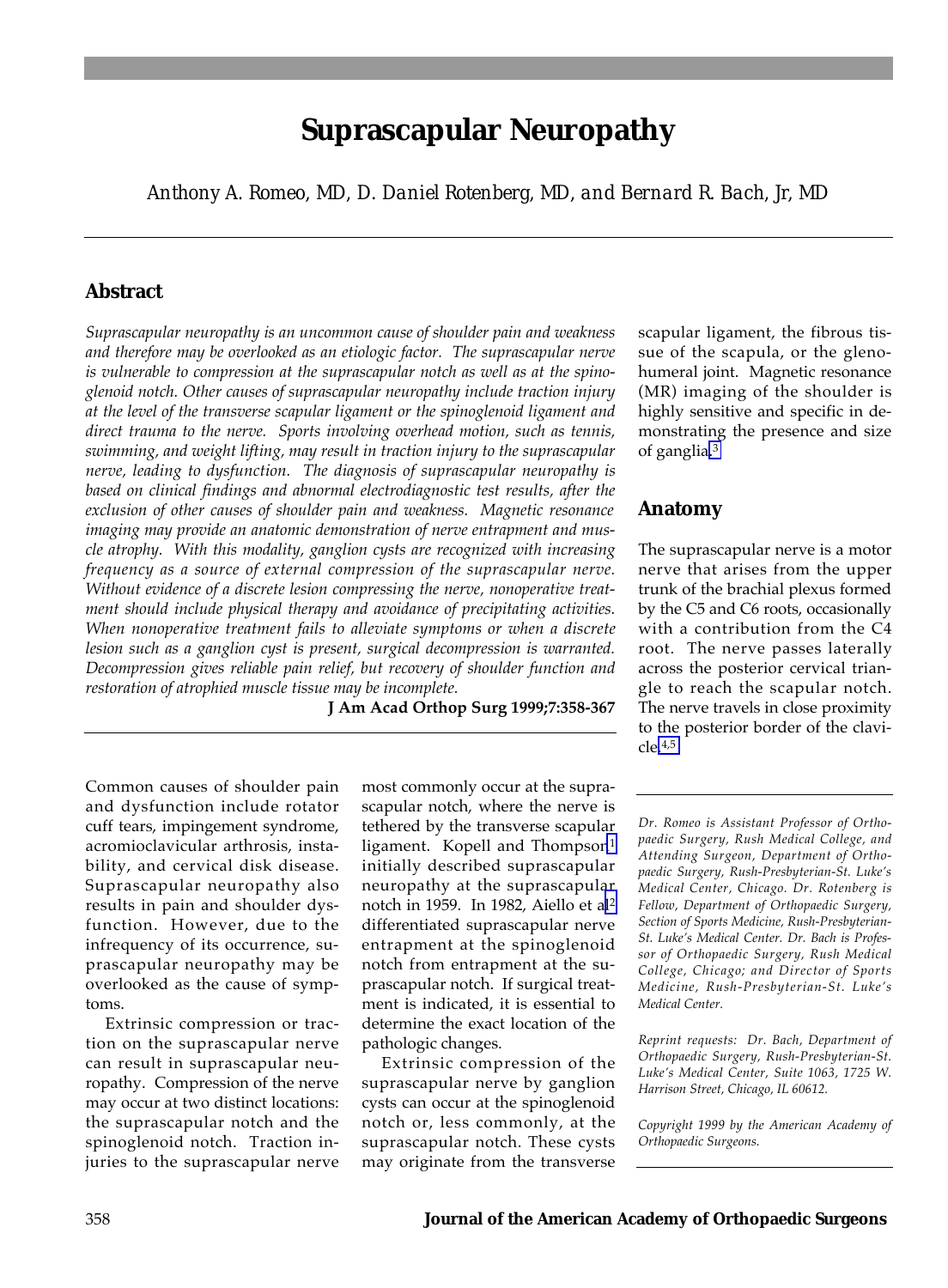The suprascapular notch occurs in a variety of different shapes (Fig. 1)[.6,7](#page-9-0) A narrowed or closed notch may place the nerve at risk for injury. Traction to the shoulder may cause localized stretching of the suprascapular nerve at the notch as a result of its confinement under the transverse scapular ligament or within the osseous architecture. This insult can lead to neurapraxia or axonotmesis.

The notch is enclosed by the transverse scapular ligament, which is partially or completely bridged by bone in 12% to 23% of the population[.7,8](#page-9-0) The suprascapular nerve passes through the notch and beneath the transverse scapular ligament and then bifurcates into two main branches[.9,10](#page-9-0) The suprascapular artery and vein pass superficial to this ligament (Fig. 2). The nerve supplies one or two motor branches to the supraspinatus muscle and returns sensory fibers from the glenohumeral joint, the acromioclavicular joint, and the coracoacromial ligament[.9,10](#page-9-0) A cutaneous branch of the suprascapular nerve that supplies sensation in the same area of the lateral deltoid as the axillary nerve may be present in up to 15% of the population. Despite this variation, the suprascapular nerve is considered a predominantly motor nerve.

In a study of 105 cadaver scapulae, Bigliani et al<sup>10</sup> found that on average the distance from the supraglenoid tubercle to the nerve at the suprascapular notch was 3.0 cm, and the distance from the glenoid rim to the suprascapular nerve at the base of the scapular spine was 1.8 cm (Fig. 3). After traversing the suprascapular fossa, the nerve descends around the lateral margin of the scapular spine (spinoglenoid notch) to supply two or more branches to the infraspinatus[.9,10](#page-9-0)

A spinoglenoid ligament (inferior transverse scapular ligament) at the level of the spinoglenoid



Fig. 1 Classification of abnormalities of the suprascapular notch. Rengachary et al<sup>7</sup> examined 211 cadaver scapulae and classified abnormalities into six types. In type I, the entire superior border of the scapula shows a depression (8% of specimens). In type II, there is a wide, blunted, V-shaped notch (31%). In type III, the notch is symmetrical and U-shaped (48%). In type IV, there is a very small V-shaped notch (3%). Type V is similar to type III but with partial ossification of the medial portion of the transverse scapular ligament (6%). In type VI, the transverse scapular ligament is completely ossified, resulting in a foramen of variable size (4%). (Adapted with permission from Rengachary SS, Burr D, Lucas S, Hassanein KM, Mohn MP, Matzke H: Suprascapular entrapment neuropathy: A clinical, anatomical, and comprehensive study—Part 2. Anatomical study. *Neurosurgery* 1979;5:447-451.)

notch has been reported with variable prevalence and morphology. In one study, $11$  75 cadaver shoulders were examined specifically for the presence of a spinoglenoid ligament, defined as a fibrous connective tissue band extending from the lateral aspect of the root of the spine of the scapula to the margin of the glenoid process. The ligament was present in only 2 (3%) of the shoulders, and 10 (13%) shoulders demonstrated a thickened aponeurosis that did not extend to the neck of the glenoid. In another

cadaver dissection study,[12](#page-9-0) the presence of a spinoglenoid ligament was demonstrated in 14 of 23 shoulders (60%). In addition, the combined motion of cross-body adduction and internal rotation resulted in tightening of the ligament and compression of the nerve under the ligament.

Recently, 112 shoulders from 76 cadavers were evaluated for the presence of a spinoglenoid ligament[.13](#page-9-0) The ligament was classified into two types: type I, a thin fibrous band, and type II, a distinct liga-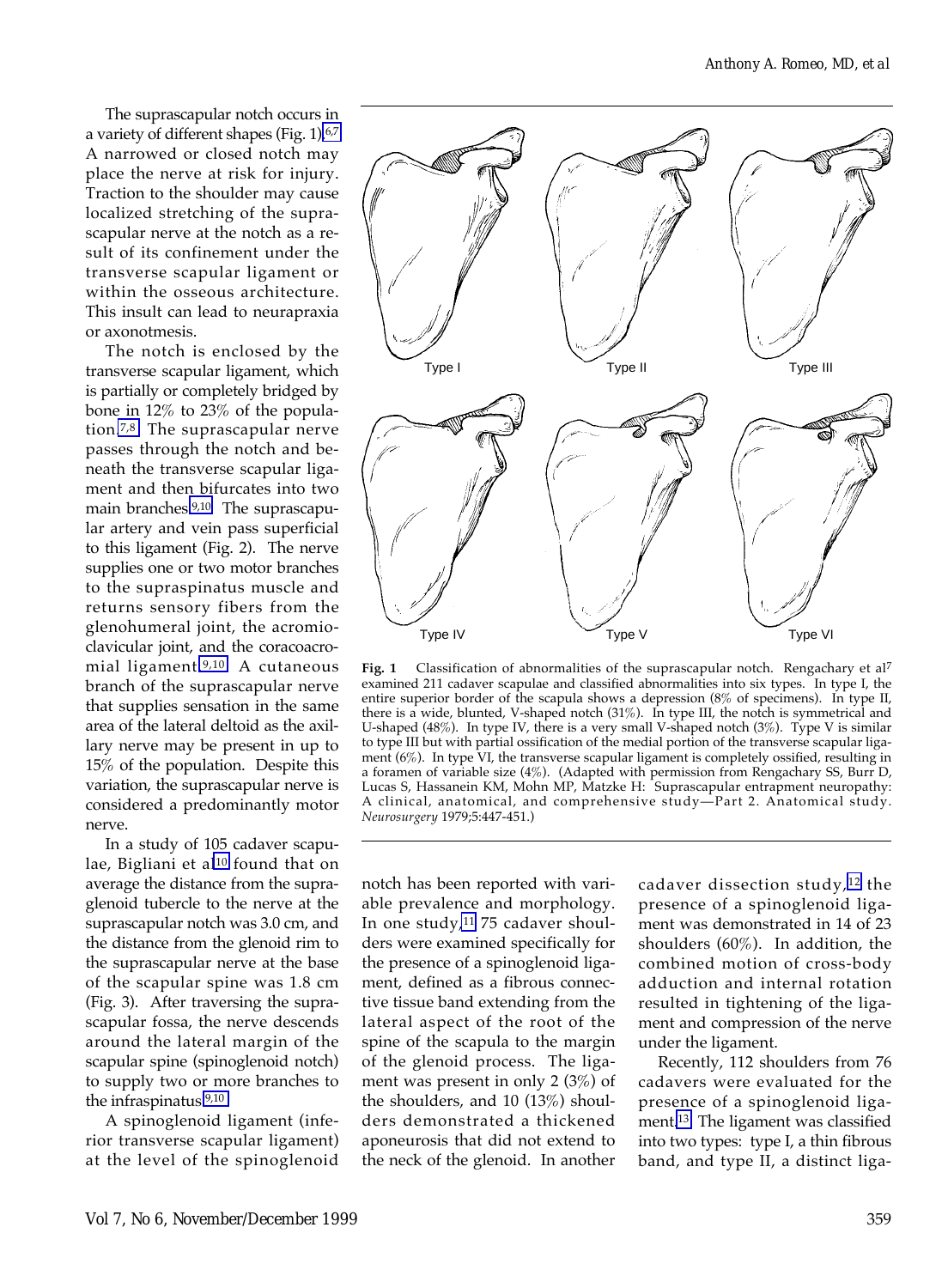

**Fig. 2** The suprascapular nerve passes through the scapular notch below the transverse scapular ligament. The suprascapular artery and vein pass over the ligament and course lateral to the nerve.

ment. The authors did not find a ligament in 20% of the specimens, but 60% demonstrated a type I ligament, and 20% demonstrated a type II ligament. Therefore, 80% of the specimens had some form of a fibroosseous canal at the level of the spinoglenoid notch. The clinical relevance of the spinoglenoid ligament and its role in suprascapular neuropathy remain uncertain, but the ligament could act as a site of traction with overhead activities, and it may limit advancement of the infraspinatus during repair of massive rotator cuff tears[.13](#page-9-0)

In a study of 31 shoulders in 18 cadavers, Warner et al<sup>9</sup> showed that the suprascapular nerve continues around the spinoglenoid notch an average of 2.1 cm away from the posterior rim of the glenoid. The average distance from the posterior corner of the acromion to the suprascapular nerve at the spinoglenoid notch is approximately 4.5 cm.

The suprascapular artery and vein run parallel to the nerve. At the level of the scapular notch, the

vessels course over the transverse scapular ligament. However, a prominent branch of the vessels may be found under the transverse scapular ligament. The vessels generally stay lateral to the nerve, closer to the glenoid rim.

# **Pathophysiology**

Suprascapular neuropathy can occur as a result of traction, direct trauma, or extrinsic compression or as part of a more generalized brachial plexus disorder. Traction of the suprascapular nerve can occur at the suprascapular or spinoglenoid notch secondary to repetitive microtrauma, primarily from overhead activities such as those involved in tennis, volleyball, and weight lifting. Repetitive microtrauma may lead to direct injury to the nerve or to indirect injury by affecting the vascular supply to the nerve. Intimal damage to the axillary or suprascapular artery may lead to microemboli that become trapped in the vasa nervorum, leading to ischemic injury to the suprascapular nerve.<sup>14</sup> Direct trauma or indirect trauma during glenohumeral dislocation, proximal humerus fracture, or scapular fracture may also result in suprascapular neuropathy[.15,16](#page-9-0) Iatrogenic injury to the suprascapular nerve has been reported as a consequence related to distal clavicle resection, positioning during spine surgery, transglenoid arthroscopic anterior shoulder stabilization, shoulder arthrodesis, or procedures utilizing the posterior approach to the shoulder, such as posterior shoulder stabilization[.4,17](#page-9-0)

Repetitive microtrauma or a single traumatic event is more likely to cause suprascapular neuropathy at the level of the suprascapular notch. At this site, the nerve has little translational freedom as it angles around the confined space of the suprascapular notch.<sup>8</sup> This angled pathway and limited mobility predispose the nerve to mechanical stretching, which may be exacerbated by extreme positions of scapular depression, retraction, or abduction.

Compression by a ganglion cyst or tumor is also a cause of suprascapular neuropathy, particularly at the level of the spinoglenoid notch[.18](#page-9-0) The fixed position of the suprascapular nerve, combined with the close proximity of the rotator cuff muscles, makes the nerve susceptible to compression by even small cysts. These ganglia may develop when labral or capsular tears allow synovial fluid to be forced into the tissues, creating a one-way-valve effect. A similar mechanism by which meniscal tears lead to meniscal cysts of the knee has been widely accepted, which has led to the belief that many shoulder ganglion cysts are the direct result of a capsulo-



**Fig. 3** Relationship of the suprascapular nerve to osseous landmarks (viewed from posterior). In a study of 105 cadaver scapu-lae, Bigliani et al<sup>[10](#page-9-0)</sup> found that the average distance from the supraglenoid tubercle to the suprascapular notch (A) was 3.0 cm; from the supraglenoid tubercle to the base of the scapular spine (B), 2.5 cm; and from the midportion of the posterior glenoid rim to the base of the scapular spine (C), 1.8 cm. (Adapted with permission from Bigliani LU, Dalsey RM, McCann PD, April EW: An anatomical study of the suprascapular nerve. *Arthroscopy* 1990;6:301-305.)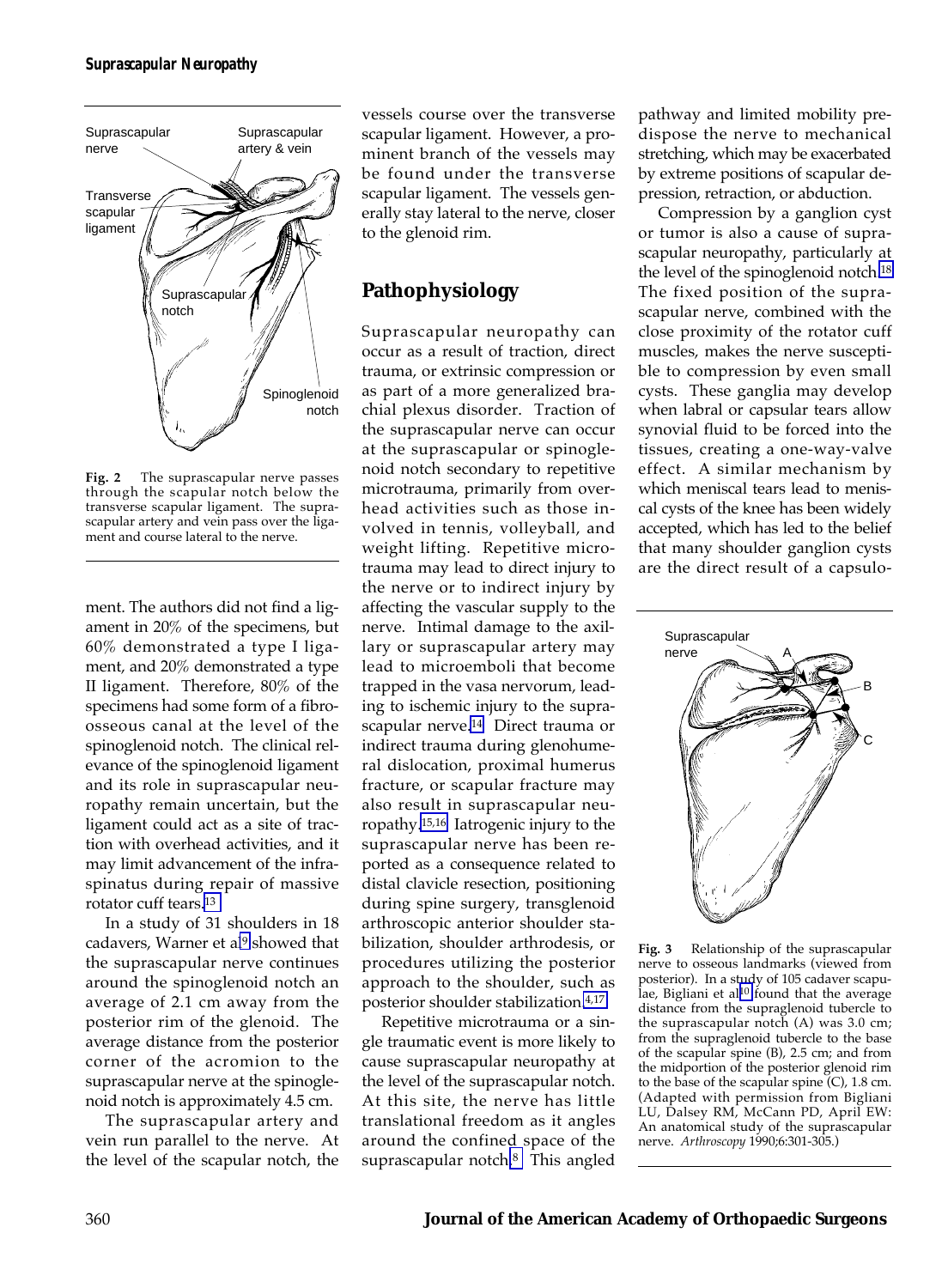labral injury[.19](#page-9-0) In a retrospective review of the MR imaging studies of 73 patients with evidence of ganglion cysts in the spinoglenoid notch, the images suggested that 89% of the patients had posteriorsuperior labral tears; however, this was not confirmed by arthroscopy[.20](#page-9-0) Other reports have confirmed a high incidence of labral tears observed during arthroscopy done prior to the decompression of the spinoglenoid cyst[.21](#page-9-0)

## **Presentation and Clinical Examination**

Suprascapular neuropathy frequently presents as a poorly localized dull ache over the lateral and posterior aspects of the shoulder associated with weakness of external rotation and abduction, which can mimic rotator cuff or cervical disk disease. The pain and weakness are more severe with pathologic changes at the level of the suprascapular notch than at the spinoglenoid notch. Symptoms can be referred to the lateral aspect of the arm, the ipsilateral side of the neck, or the anterior chest wall. A history of trauma or repetitive use of the shoulder is common. Traumatic injuries may result from a direct impact on the shoulder or from indirect force, such as a fall on an outstretched arm. Many activities that require repetitive use of the shoulder have been associated with suprascapular neuropathy, including volleyball, basketball, dancing, tennis, weight lifting, swimming, heavy labor, and cardiac rehabilitation[.22-25](#page-9-0)

Clinical examination usually demonstrates nonspecific findings early in the disease process. With involvement at the level of the suprascapular notch, tenderness may be found in the area bounded by the clavicle and the scapular spine. If there is long-standing neuropathy at this level, diffuse wasting of both the supraspinatus and the infraspinatus occurs, although the deltoid maintains its normal bulk. The strength of active external rotation is diminished, and abduction strength is also affected.

Symptoms are less severe with suprascapular neuropathy at the level of the spinoglenoid notch. Some patients present with painless isolated wasting of the infraspinatus. Vague symptoms may suggest glenohumeral instability, even when the patient is incapable of describing specific mechanical characteristics. In other instances, tenderness over the area of the spinoglenoid notch may be severe. Remarkably, despite atrophy of the infraspinatus, the patient may not demonstrate weakness with external rotation, due to compensation by the posterior deltoid and teres minor.<sup>22</sup> Isolated wasting of the infraspinatus localizes a potential neurologic compression to the area of the spinoglenoid notch. Cross-body adduction may reproduce the patient's symptoms, as may palpation at the notch. Cross-body adduction with the arm extended or internally rotated may cause increased pain in the posterior aspect of the shoulder, but it is important to distinguish whether this pain is from the acromioclavicular joint or from some other source.<sup>23</sup>

The diagnosis of suprascapular neuropathy is based on the symptoms and the findings from physical examination, electrodiagnostic testing, and, more recently, MR imaging. Exclusion of the more common causes of shoulder pain is essential before the patient's symptoms can be ascribed to suprascapular neuropathy. Cervical disk disease typically causes neck pain and radicular symptoms that should be differentiated from isolated suprascapular neuropathy. A diagnostic nerve block can be performed by injecting a local anesthetic into the suprascapular notch. The test is considered positive if the pain is completely relieve[d.2](#page-9-0) Suprascapular nerve blocks may be necessary if the diagnosis remains uncertain after electrodiagnostic testing.

Electromyography and nerve conduction studies can provide essential information in the diagnosis and treatment of suprascapular neuropathy. These tests are indicated when the history and physical examination are suggestive of the diagnosis and after other common causes of shoulder pain and weakness have been excluded. A positive electrodiagnostic study will demonstrate a motor loss in the infraspinatus with or without changes in the supraspinatus muscle (depending on the level of the lesion). Denervation potentials, fibrillations, spontaneous activity, and prolonged motor latencies will be noted, along with delayed conduction time from Erb's point to the supraspinatus or infraspinatus. Abnormal electrodiagnostic studies are a common finding in cases of suprascapular neuropathy, but occasionally a false-negative examination in a patient with chronic neuropathy will be misleading, delaying accurate diagnosis[.25](#page-9-0) Electromyography will not define the exact nature of the pathologic changes, nor will it always localize the site of compression.

Radiographic evaluation may demonstrate the site of nerve compression. Plain radiographs can show callus formation after scapular fractures and clavicular fractures that involve the suprascapular or spinoglenoid notch. An anteroposterior radiograph of the scapula obtained with the beam directed caudally 15 to 30 degrees offers the best view of the suprascapular notch.5 Alternatively, the suprascapular notch can be seen on a Stryker notch view. Computed tomography can demonstrate osseous abnormalities affecting the suprascapular nerve, but its utility in de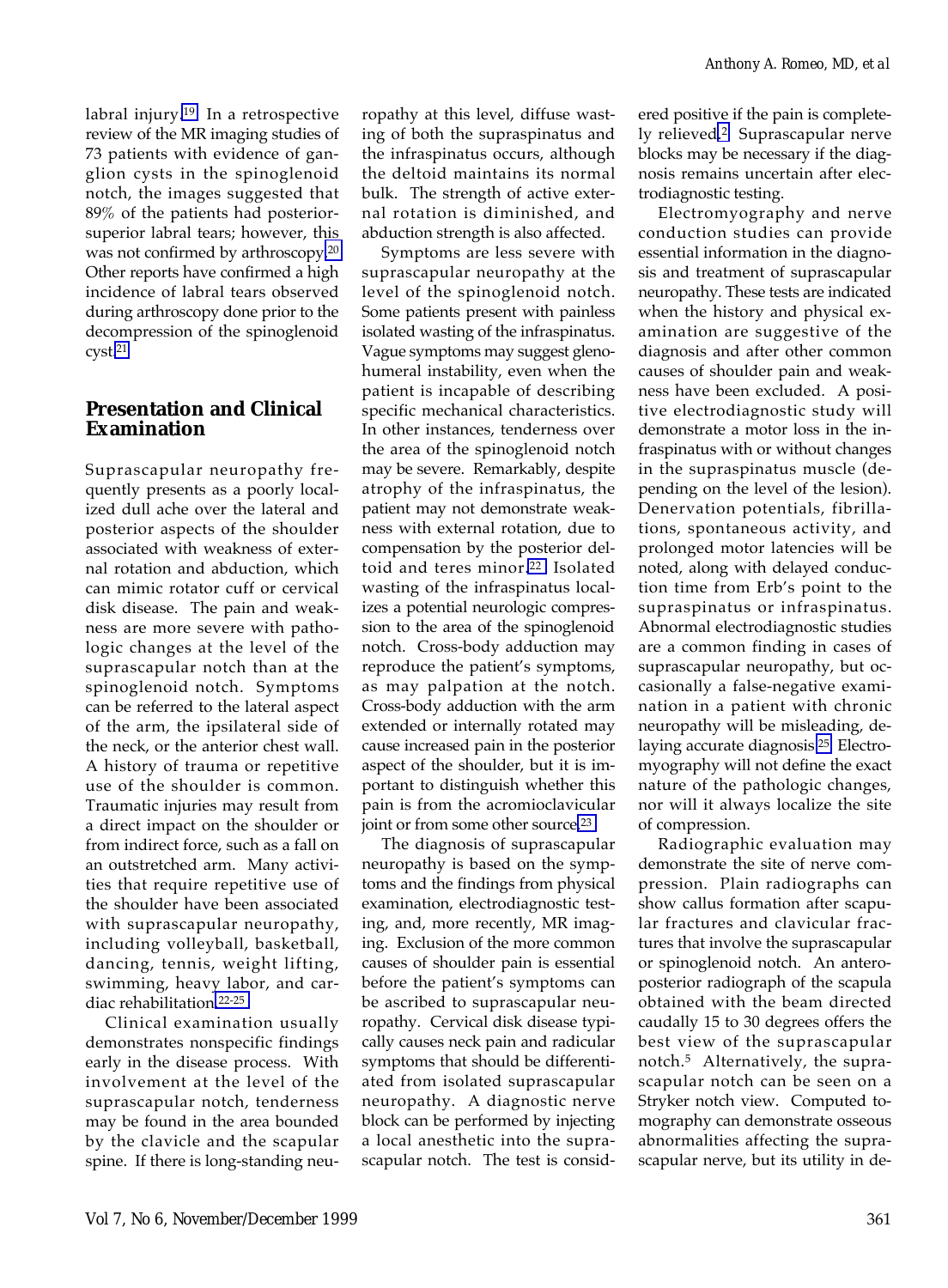picting soft-tissue lesions is limited compared with MR imaging[.3](#page-9-0)

Magnetic resonance imaging is the optimal radiologic study for evaluating possible sites of suprascapular nerve entrapment[.3,18,19,26](#page-9-0) This modality is useful in identifying the course of the nerve and demonstrating soft-tissue lesions that may affect the nerve. Spaceoccupying lesions that can cause suprascapular nerve compression (most commonly, ganglion cysts) are easily identified with MR imaging[.18](#page-9-0) Typical findings of a ganglion cyst include homogeneity, low signal intensity on T1-weighted images, and high signal intensity on T2-weighted images (Fig. 4, A)[.3,19,26](#page-9-0) The T2-weighted oblique sagittal view shows the suprascapular nerve as it courses through the supraspinous fossa, around the spinoglenoid notch, and into the infraspinous fossa (Fig. 4, B). This information is important because the surgical approach depends on whether the lesion is confined to the supraspinous fossa or the infraspinous fossa or involves both areas. Magnetic resonance imaging also provides useful information about the rotator cuff and the presence of muscle atrophy. If the MR study is unremarkable but there is shoulder pain and dysfunction of the posterior rotator cuff, electrodiagnostic testing may provide evidence for a diagnosis of suprascapular neuropathy and may localize the most likely site of entrapment.

## **Treatment**

The initial treatment for suprascapular neuropathy without evidence of a space-occupying lesion should be nonoperative<sup>24</sup> (Fig. 5). In the absence of a lesion causing direct compression of the nerve, most suprascapular neuropathies will resolve completely.<sup>25</sup> Unfortunately, neuropathic symptoms, in-



**Fig. 4 A,** Coronal T2-weighted spin-echo MR image demonstrates a large ganglion cyst compressing the suprascapular nerve. **B,** An oblique sagittal T2-weighted spin-echo MR image demonstrates extension of the ganglion cyst from the supraspinous fossa into the infraspinous fossa.

cluding pain and weakness, may take more than a year to reach maximum improvement. A selfdirected home exercise program of physical therapy is prescribed to maintain full glenohumeral motion and to strengthen the rotator cuff muscles, the deltoid, and the periscapular musculature. Special attention should be directed toward establishing proper posture with scapular retraction exercises, as well as strengthening of the trapezius, the rhomboids, and the serratus musculature. Rehabilitation focused on scapular function is beneficial in recovery and may avoid recurrence of the injury.

Operative release of the transverse scapular ligament is indicated for suprascapular nerve entrapment at the suprascapular notch in patients who have not experienced improvements in comfort and strength despite 6 months of nonoperative treatment. Because identification of the condition is frequently delayed, symptoms are often present for more than 6 months before the diagnosis of suprascapular neuropathy is confirmed. This has led some authors to recommend surgical

treatment for suprascapular neuropathy once the diagnosis and the site have been confirmed[.25](#page-9-0) Other authors have suggested nonoperative treatment for as long as 1 year after the onset of symptoms when there is no evidence of extrinsic compression of the nerve, as, for example, by a ganglion cyst.[24](#page-9-0)

Decompression of the suprascapular nerve at the suprascapular notch is best achieved through a trapezius-splitting approach (Fig. 6). Either the beach-chair or the lateral decubitus position can be utilized. The "saber" skin incision follows Langer's lines over the top of the shoulder beginning at the distal third of the scapular spine and proceeding 2 cm medially to the acromioclavicular joint[.27](#page-9-0) Alternatively, a transverse skin incision parallel to the scapular spine can be used, but this incision frequently leads to a less cosmetically acceptable scar.

The trapezius is divided in line with its fibers for a distance of 5 cm, with additional relaxation of the fibers achieved by abducting the arm[.5,27](#page-9-0) If necessary, the trapezius can be elevated off the scapular spine for an extensile exposure. The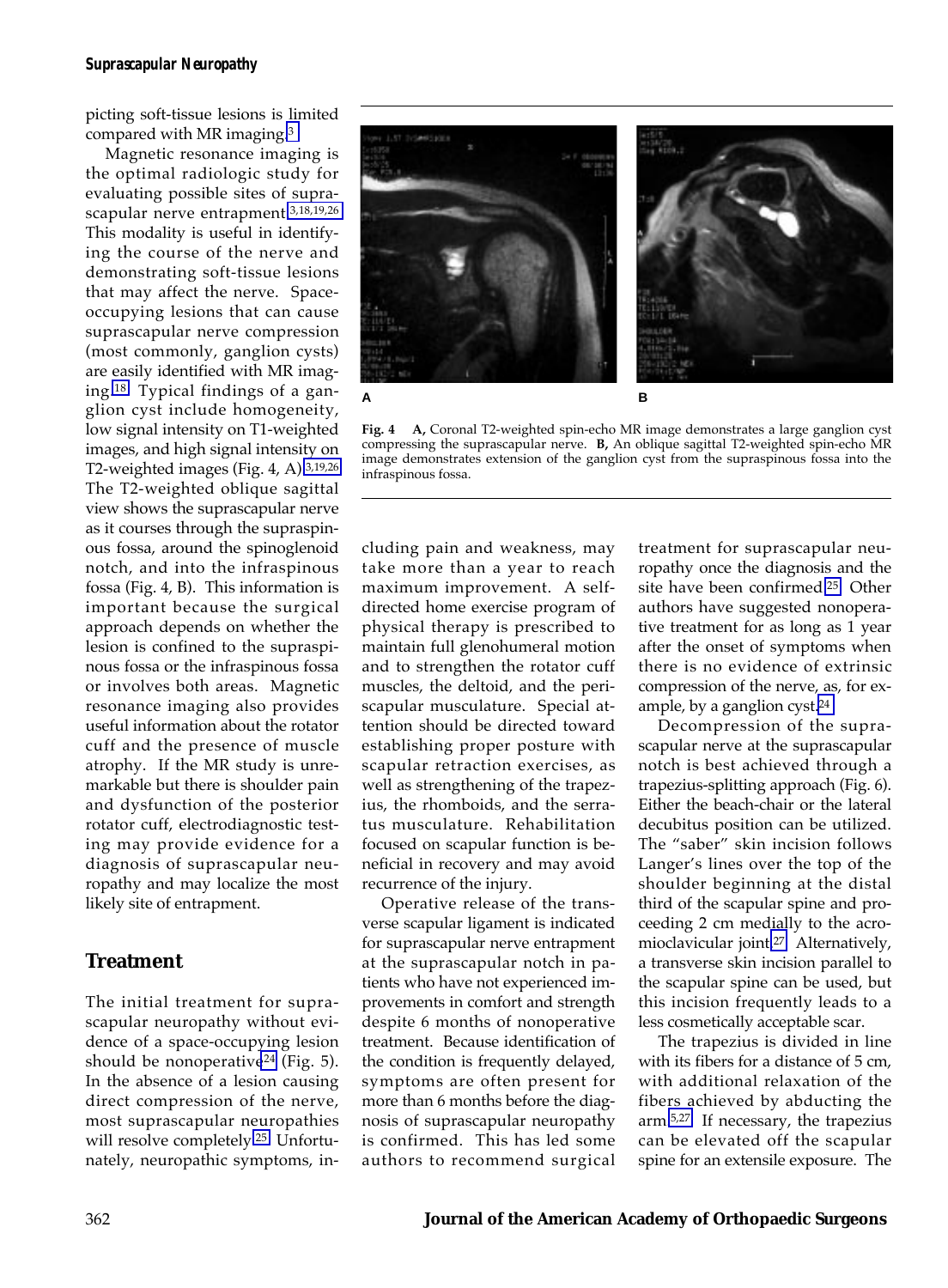

**Fig. 5** Algorithm for the management of suprascapular neuropathy. AC = acromioclavicular; NSAID = nonsteroidal anti-inflammatory drug.

supraspinatus muscle is retracted posteriorly to provide access to the suprascapular notch. The suprascapular notch is identified with a small right-angle clamp to protect

the suprascapular nerve. The transverse scapular ligament is transected after gentle retraction of the overlying suprascapular artery and vein. If the suprascapular nerve is still tethered within the boundaries of the suprascapular notch, additional resection of the medial aspect of the suprascapular notch can be performed. The resected edge of the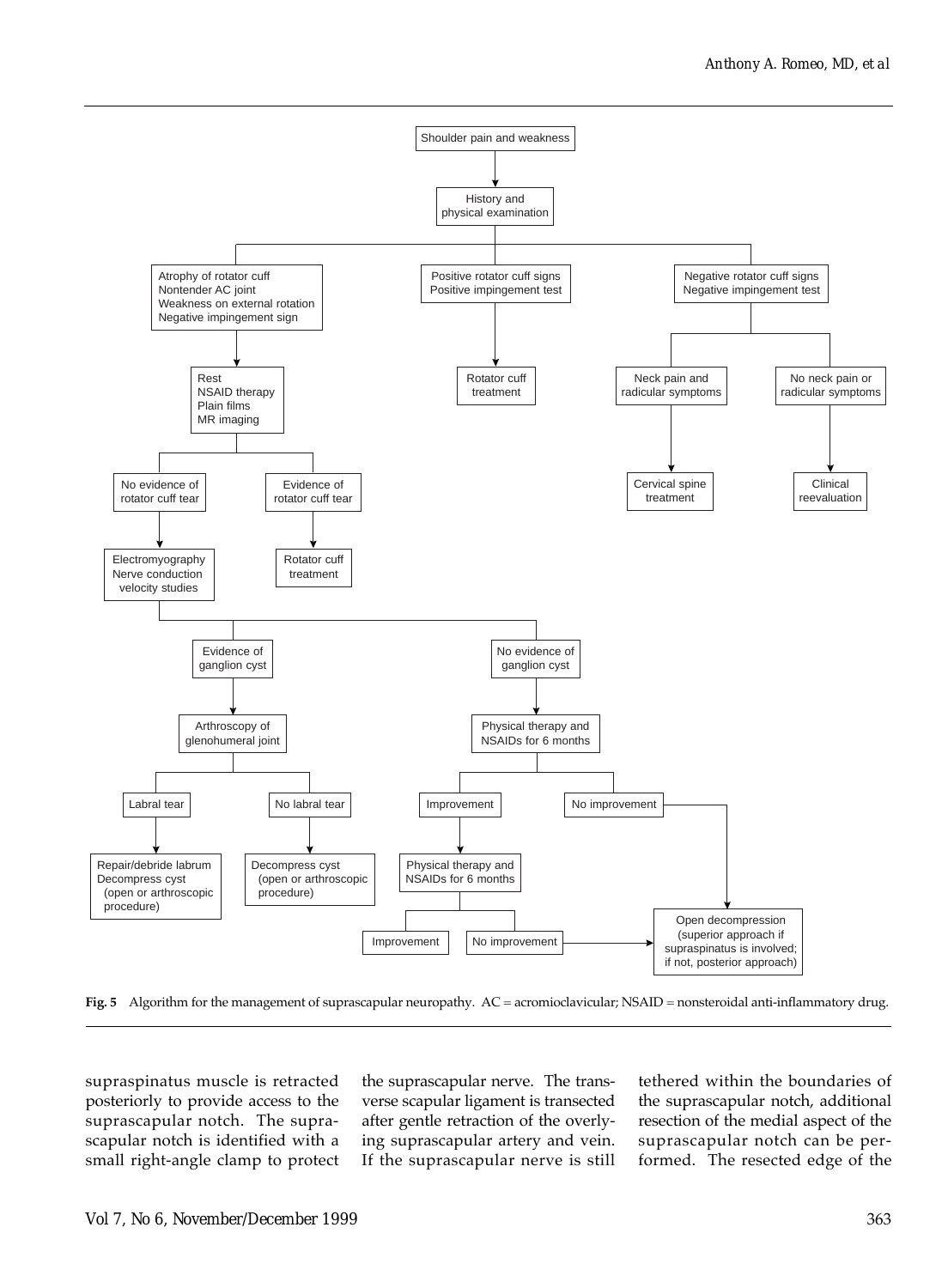

**Fig. 6** Superior approach to the suprascapular nerve at the scapular notch.

bone must be smooth at the completion of the procedure.

If the trapezius has been detached from the scapular spine, it should be sutured to bone. When the trapezius has been split, the fibers can be reapproximated with absorbable sutures. An anterior approach is not recommended because of the complex dissection required and the higher risk of neurovascular complications and the relatively poor visualization of the suprascapular nerve posterior to the notch[.5](#page-9-0)

Patients with suprascapular neuropathy related to impingement in the spinoglenoid notch may be relatively pain-free at presentation, with infraspinatus atrophy the only objective finding[.22](#page-9-0) Nonoperative management is recommended when there is no evidence of extrinsic compression. Ferretti et al<sup>22</sup> reported isolated infraspinatus atrophy in asymptomatic volleyball players, concluding that this lesion represents a benign condition with minimal disability. Black and Lombardo<sup>28</sup> reported that four athletes treated with physical therapy regained full function of the infraspinatus over the course of 6 to 12 months. Surgical exploration of the nerve, resection of potentially compressive fibrous tissue, and release of the spinoglenoid ligament (if present) is recommended when there is no improvement after 6 months of nonoperative treatment.

The posterior approach provides direct visualization of the suprascapular nerve at the spinoglenoid notch (Fig. 7). A 5-cm longitudinal skin incision is made in Langer's lines 3 cm medial to the posterolateral corner of the acromion. The deltoid is then split in line with its fibers beginning at the scapular spine. The distal extent of the deltoid split is limited to 5 cm from the posterior acromion; a stay suture is placed at this level to reduce the risk of injury to the axillary nerve. The superior edge of the infraspinatus is identified and retracted inferiorly. A small area of vascular fibrous tissue is encountered posterior to the site of the spinoglenoid notch[.9](#page-9-0) Careful dissection through this area will lead to the suprascapular vessels and nerve. Decompression of the suprascapular nerve is completed when

the nerve is visualized from the spinoglenoid notch until it arborizes into its branches for the infraspinatus.

If a ganglion is present, the cyst is excised, and the nerve is evaluated for any residual sources of entrapment, such as a fibrous band or a spinoglenoid ligament. The contents of the cyst as well as the cyst wall should be removed while protecting the neurovascular structures. Although there appears to be a common association between spinoglenoid cysts and glenoid labral tears, decompression of the cyst without exploration of the glenohumeral joint has been associated with excellent results[.29](#page-9-0) If a spinoglenoid ligament is identified, it should be excised under direct vision. After decompression of the suprascapular nerve, the infraspinatus muscle is allowed to return to its anatomic position, and the deltoid fascia is reapproximated.

The natural history of ganglion cysts around the glenohumeral joint is unknown, but in general they persist and may gradually enlarge over time[.20](#page-9-0) The presence of a ganglion cyst in association with suprascapular neuropathy is most effectively treated with decompression of the cyst and evaluation of the glenoid labrum. Repair of the glenoid labrum may be indicated in more than two thirds of patients with spinoglenoid cysts[.19,20,23](#page-9-0) In rare instances, spontaneous resolution of ganglion cysts has been documented with MR imaging.[30](#page-9-0) Other causes of shoulder pain and weakness should be considered when the cyst is less than 1 cm in diameter or is located away from the suprascapular nerve[.23](#page-9-0)

Image-guided aspiration of ganglia compressing the suprascapular nerve has been reported. In one study, image-guided aspiration was performed in five patients, three of whom were asymptomatic 2 to 13 months after the procedure[.19](#page-9-0) Cyst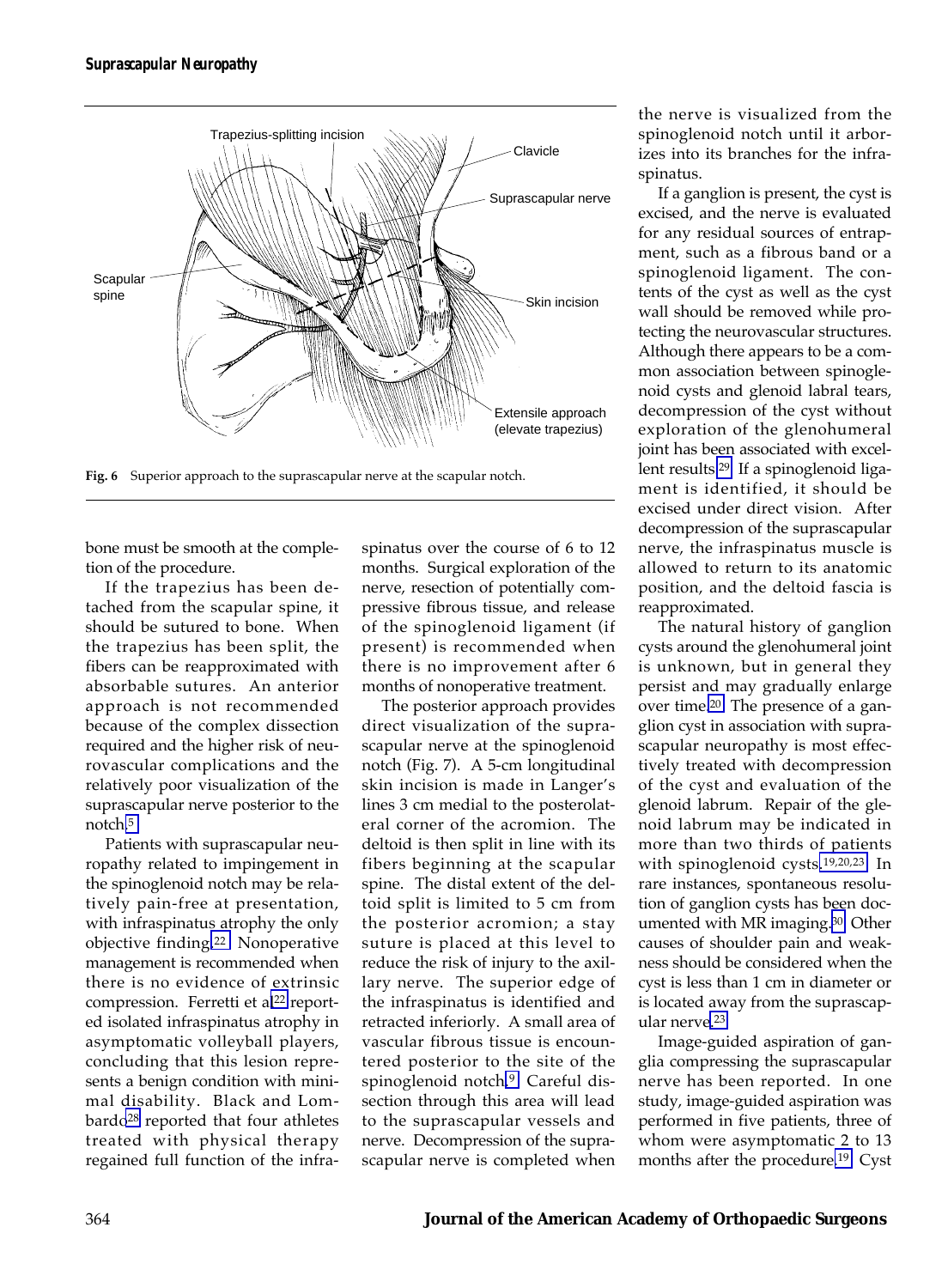recurrence was demonstrated at 6 months in one patient. No followup data on the last patient were reported. In another study, $20$  which reviewed the results in 11 patients treated with needle aspiration, the recurrence rate after a follow-up interval of less than 2 years was 48%. The procedure failed to aspirate the cyst in 18% of cases[.20](#page-9-0) Overall, 6 of the 11 patients (54%) were satisfied with the outcome.

Open posterior exploration can be performed, with excision of the ganglion compressing the suprascapular nerve. However, the presence of a spinoglenoid cyst suggests that there may be a labral tear, which is best evaluated and treated with glenohumeral arthroscopy. If a labral tear is identified during arthroscopy, decompression of the cyst is performed after stabilization of the labrum to the glenoid rim.

Iannotti and Ramsey<sup>31</sup> reported the data on three patients with suprascapular neuropathy secondary to a ganglion cyst that was treated with arthroscopic decompression. The cyst was approached through a superior-posterior capsulotomy of the glenohumeral joint. At the 1 year follow-up, the patients had resolution of symptoms without recurrence of the ganglion on repeat MR imaging. Arthroscopic decompression of the cyst has the advantage of effectively treating associated intra-articular lesions and avoiding the morbidity of an open procedure.

We have arthroscopically decompressed six cysts of various sizes and locations along the path of the suprascapular nerve. Associated labral lesions included three tears that required stabilization and two frayed labra, which were treated with debridement. The ganglion cyst was most commonly at the level of the spinoglenoid notch and extended into the infraspinous fossa. Routine glenohumeral arthroscopy included careful inspection of the superior-posterior labrum. If the labrum was intact, the capsule above the labrum was incised for 2 to 3 cm beginning posterior to the biceps root. Hemostasis and visualization were facilitated by increasing the arthroscopic pump pressure to 50



**Fig. 7** Posterior approach to the suprascapular nerve at the spinoglenoid notch.

mm Hg. The same fibrous tissue seen with the open approach was encountered in the area of the spinoglenoid notch.

With our preferred technique, the notch can be palpated with an arthroscopic instrument, which provides a fixed internal landmark that can be correlated with the cyst position as seen on preoperative MR imaging. Another useful landmark is the fibrous raphe between the supraspinous and infraspinous fossae seen lateral to the spinoglenoid notch after incision of the capsule. An accessory posterolateral portal can then be established to approach the spinoglenoid cyst[.31](#page-9-0)

An 18-gauge needle is advanced into the glenohumeral joint to determine the proper orientation of the accessory posterolateral portal. If the cyst extends into the supraspinous fossa, an anterosuperior portal is necessary. Through the accessory portal, blunt dissection of the fibrous tissue over the neurovascular structures is performed until the cyst is directly visualized. The suprascapular nerve is in direct contact with the spinoglenoid notch, but the vascular structures will be lateral to the nerve. The cyst is usually posterior to the suprascapular nerve. After decompression of the cyst and removal of the cyst lining, the nerve can be inspected for any additional sites of compression.

## **Results of Surgical Treatment**

Because of the relative infrequency of the diagnosis of suprascapular neuropathy, there are few series of cases with long-term follow-up. Furthermore, studies to date have been case reports without a control group to allow comparison of treatment options. Martin et al<sup>24</sup> retrospectively reviewed the results of nonoperative treatment (physical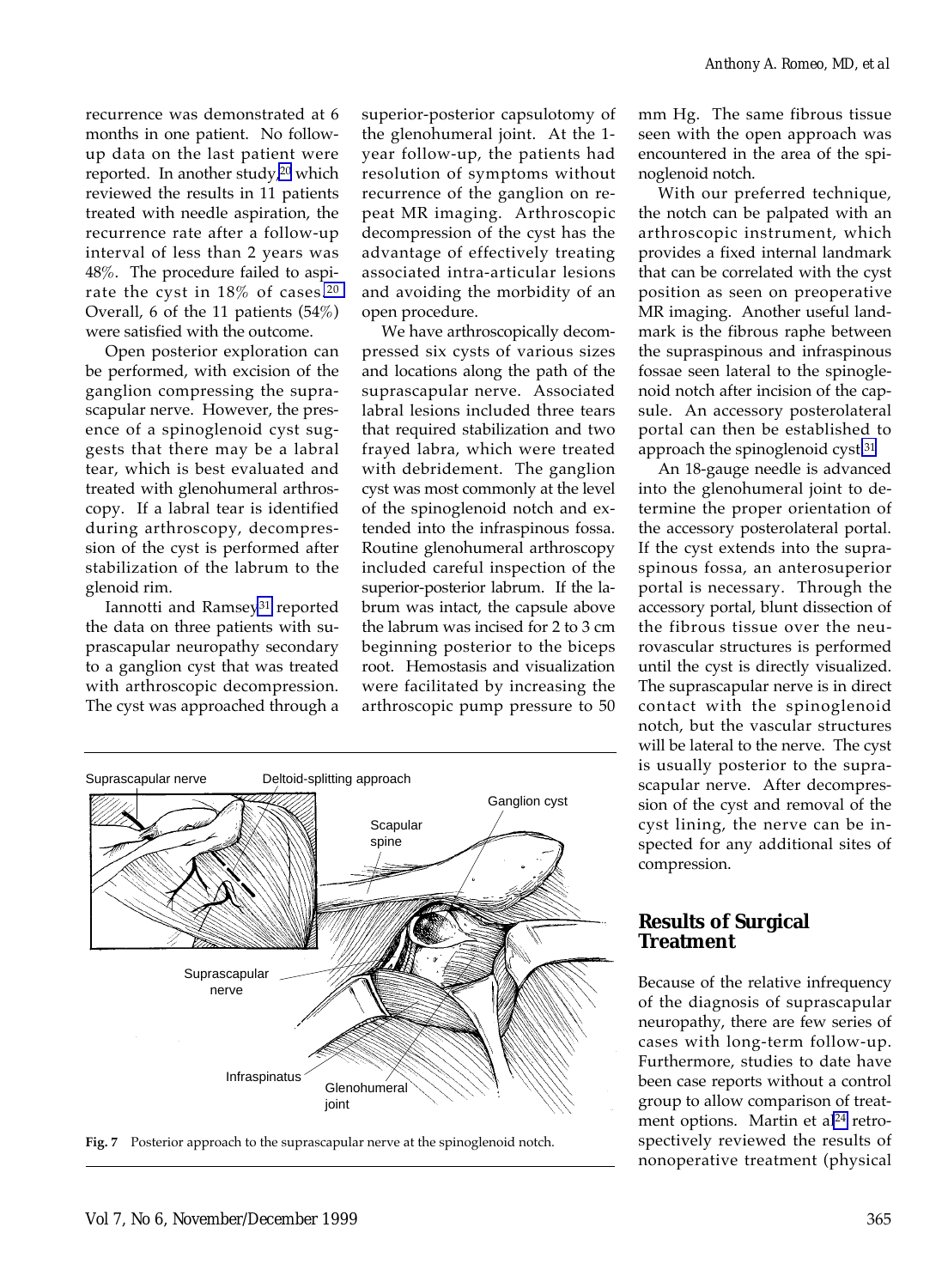#### *Suprascapular Neuropathy*

therapy) in 15 patients with suprascapular neuropathy. The average duration of follow-up was more than 3 years. Five patients had excellent results, and seven patients had good results. On the basis of this experience, the authors recommended nonoperative treatment in the absence of a well-defined lesion producing mechanical compression of the suprascapular nerve for patients with a confirmed diagnosis of suprascapular neuropathy.

Callahan et al<sup>32</sup> reported the data on a series of 23 patients with suprascapular neuropathy who were treated with resection of the transverse scapular ligament by means of an open superior approach. Of the 23 patients, 21 (91%) were pain-free immediately after surgery. Seventeen patients remained pain-free, but 3 required reoperation 2 to 4 years after the initial procedure. Overall, 20 of the 23 patients (87%) had longterm relief of pain and resolution of weakness.

Vastamäki and Göransson<sup>33</sup> reported the data on 54 patients with suprascapular neuropathy treated with resection of the suprascapular ligament. The diagnosis was based on the findings from the history, physical examination, and electrodiagnostic studies. The pain disappeared promptly after the procedure in 24 cases (44%), and the decrease in pain was notable in an additional 15 cases (28%). Initially, atrophy had been present in 16 supraspinatus muscles and 26 infraspinatus muscles. At followup, atrophy of the supraspinatus muscle was found in only 1 patient, but atrophy of the infraspinatus persisted in 11 patients.

Post and Grinblat<sup>25</sup> reported on 28 patients with suprascapular neuropathy. Open surgical decompression without evaluation or treatment of pathologic changes in the glenoid labrum resulted in excellent or good results in 25 patients (89%).

Fehrman et al<sup>23</sup> reported six cases of suprascapular nerve entrapment due to a ganglion cyst. After failure of nonoperative treatment, all patients had complete pain relief as a result of arthroscopic treatment of intra-articular lesions combined with open resection of ganglia. Long-term follow-up was not available.

Recently, Hawkins et al<sup>20</sup> reported a retrospective analysis of the clinical evaluation and treatment of 73 patients with ganglion cysts in the spinoglenoid notch. Average followup was 20.5 months. The greatest satisfaction was reported by the 25 patients who were treated with arthroscopic management of labral lesions and cyst decompression.

#### **Summary**

Suprascapular neuropathy should be considered in the differential diagnosis of shoulder pain, especially when other common causes of

shoulder pain have been excluded. Clinical examination of the shoulder should include direct inspection of the shoulder musculature and strength testing of selected muscle groups. Magnetic resonance imaging provides essential information regarding potential causes of suprascapular nerve compression. Electrodiagnostic studies can confirm the diagnosis and can usually localize the site of pathologic changes.

Suprascapular neuropathy without evidence of a compressive lesion generally resolves with nonoperative treatment, although maximum improvement may take more than a year to occur. Symptomatic suprascapular neuropathy related to the site of the suprascapular notch is effectively treated with open surgical decompression by releasing the transverse scapular ligament. Suprascapular neuropathy caused by extrinsic compression from a ganglion cyst should be treated with surgical decompression. Open decompression of the cyst is associated with good to excellent results in most patients. However, MR imaging and arthroscopy have shown a high association of superior-posterior labral tears with ganglion cysts of the shoulder. Therefore, treatment of the labral disorder and decompression of the cyst is recommended to achieve the best outcome. Arthroscopic decompression of the cyst is technically challenging but possible, and may provide a more rapid recovery.